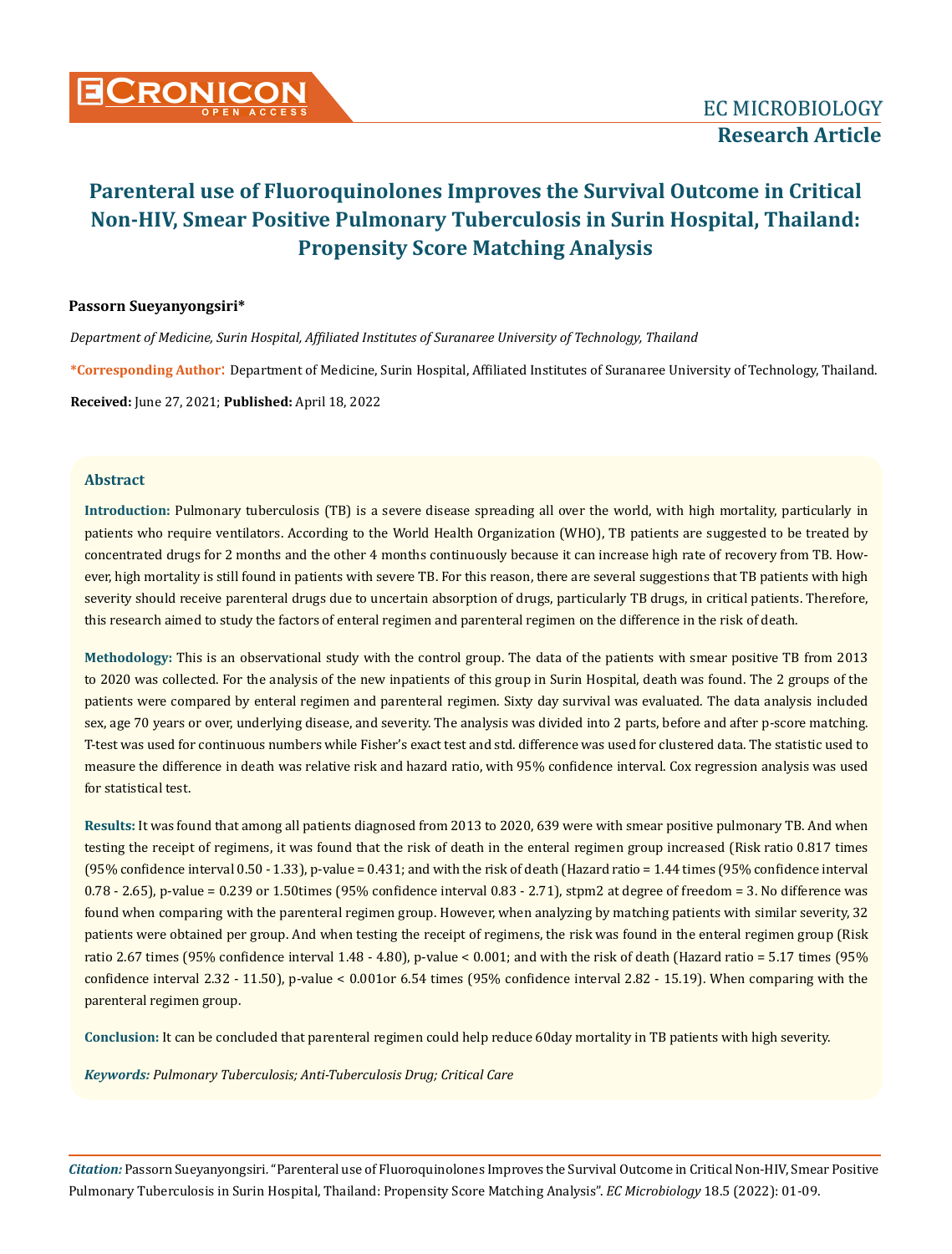#### **Introduction**

Pulmonary tuberculosis (TB) has still been a public health problem at the national and international level despite the latest discovery of less new patients [1]. According to the World Health Organization (WHO), TB patients are suggested to be treated by concentrated drugs for 2 months and the other 4 months continuously because it can increase high rate of recovery from TB [2]. However, patients with high severity are found with the problem of enteral feeding. Patients with critical illness basically absorb drugs or even food less than usual, along with less ability of the digestive system [3-6]. Therefore, the basic principle for patients in ICU or with critical illness is that they should better receive parenteral regimen. According to literature review, it was found that therapeutic drug monitoring (TDM) in TB patients and with critical illness was conducted, and drugs were required for those in ICU. TDM of TB was found lower than the level of disinfection, particularly the key drug like rifampicin. Lower TDM affected clinical treatment in the sense that these patients had higher severity of TB [5], with worse symptoms. However, this test was conducted in a small number of patients due to the complex experiment.

However, mortality in TB patients is still high, particularly in older adult, with high severity. Mortalityin aging TB patients with severity, shock, and respiratory failure is usually very high in several countries, from 30% to 50% [7-12]. According to data collection from the patients in Surin hospital (2007 - 2017), mortality in those with high severity was 79%, which was very high in Surin hospital and higher than other countries. Mortality in Taiwan was 30% and 60% in Canada for intubated TB patients. Another key factor of their death is underlying disease, with the use of immunosuppressive. High mortality also occurs in young patients with weak immune system or immunodeficiency.

Patient mortality of active pulmonary tuberculosis requiring mechanical ventilation remains high. Therefore, there are several suggestions that TB patients with high severity and in need of ventilators as well as care should receive parenteral regimen. That is because drug absorption, particularly TB drugs, in critical patients is not certain and may be lower than it should be. However, neither clear studies nor experiments have been conducted yet in TB patients requiring ventilators. Therefore, those suggestions are at the bottom level (Expert opinion).

Trials of TB drugs in critical patients have still been rarely found due to the number of patients or problems of regimens under a principle that various types of drugs are required to prevent drug resistance. That is because such resistance in TB drug resistance has become more severe. Therefore, it must be careful for the use of drugs. Practical drugs for parenteral use are fluoroquinolones [13-15]. Each physician has different ways of use. To clarify, some chooses enteral regimen (4 types of concentrated drugs) as they may think that it is sufficient; and may prefer to keep drugs in case of drug resistance. Some choose parenteral regimen to increase the chance of survival for their patients. Therefore, this research aimed to study the factors of enteral regimens and parenteral regimen on the difference in the risk of death in pulmonary TB patients.

#### **Methodology**

This is an observational study, with the control group. The data of patients with smear positive TB from 2013 to 2020 was collected. The researcher requested for the approval from the research ethic committee for data collection without access to personal data of the patients at all. For the analysis of the new inpatients with smear positive TB in Surin Hospital, death was found. The 2 groups of the patients were compared by enteral regimen and parenteral regimen. To evaluate the receipt of regimens, the patients under the exclusion criteria were those aged below 15 years, those died before diagnosis and treatment, and those died in the first 24 hours (Patients had died before they received drugs or before drug activation). Data of the inpatients at the hospital more once would be collected only at their first admission. Survival under critical phase was evaluated. Data analysis included general data, i.e., sex, age 70 years or over, underlying disease (diabetes, cirrhosis, and chronic renal failure at Phase 3 and over); severity, with or without respiratory failure (PaO2 < 60 mmHg or fingertip pulse < 90%, with ventilators); hypotension (Median of blood pressure < 65 mmHg all causes); acute renal failure (Increasing renal function during admission >1.0 ml/second); 60day death, another key factor. Data analysis was divided into 2 parts. Part 1 was general data analysis, with the comparison of the difference between both groups. T-test was used for continuous numbers while Fisher's

*Citation:* Passorn Sueyanyongsiri*.* "Parenteral use of Fluoroquinolones Improves the Survival Outcome in Critical Non-HIV, Smear Positive Pulmonary Tuberculosis in Surin Hospital, Thailand: Propensity Score Matching Analysis". *EC Microbiology* 18.5 (2022): 01-09.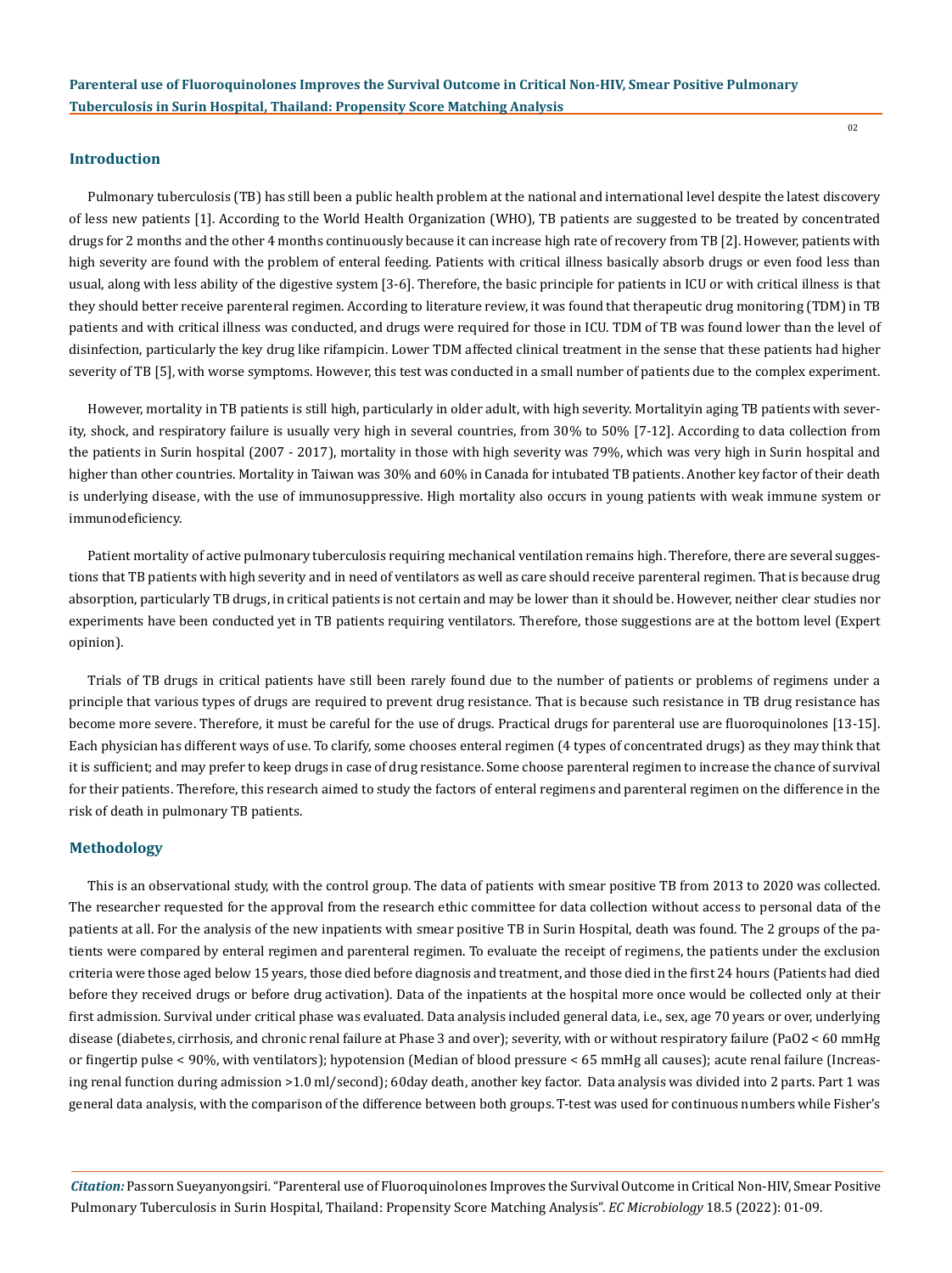exact test and std. difference was used for clustered data, both before and after matching. The statistic used to measure the difference in death was relative risk and hazard ratio, with 95% confidence interval. Cox regression analysis was used for statistical test. Part 2 was p-score matching of both groups, with similar risk factors and severity at 1:1 ratio, i.e., sex, age, underlying disease, and severity (p-score matching analysis). Then, the data was analyzed and compared again. The indicator was death, with duration. It was planned that if Cox regression analysis failed for evaluation, further analysis would be based on stpm 2 at degree of freedom = 3 to predict death of each individual patient. The sample size was calculated by previous studies using the proportion of death in each group. Huge difference in death brought 18 patients per group, the expected sample size. However, matching of the sample size caused some lost samples due to randomization. Therefore, the samples were collected twofold just in case. After matching, power of sample size was calculated, from which 80% must be obtained. In case of no follow-up, the researcher would follow up from their patents to find out whether or not the patients were still alive. Available patents implied survival of the patients.

## **Results**

For all patients diagnosed with TB from 2013 to 2020 in Surin, a provincial center hospital, 7314 times, there were 872 patients with smear positive pulmonary TB. The patients were admitted 1 - 5 times. Most of their second admission was caused bydrug allergy, totally 111 times (= 759 patients). According to the exclusion criteria, 5 patients aged below 15 years were excluded, along with 12 patients who had died before they were diagnosed and treated TB, and 52 patients died in 24 hours, totally 67 patients (8.8%) under exclusion; also, 53 patients (7.0%) with immunodeficiency or HIV disease, totally 15.8% of these patients were excluded. 639 patients were under the inclusion criteria. 601 of them received enteral regimen while 38 received parenteral regimen (Figure 1).



*Figure 1: Flow chart of patients through study.*

179 patients required ventilators. The youngest was 20 years old while the oldest was 93 years old. Totally 123 of them (68.72%) died while 56 (31.28%) survived. According to general data of the patients, male patients and those aged 70 years and over were found with very high severity of the disease. The factors affecting death were respiratory failure, hypotension, and chronic renal failure that increased the risk of death. The factors that did not affect their death were the underlying diseases, i.e., diabetes, cirrhosis, and acute renal failure. The details of all factors affecting their death are in table 1.

*Citation:* Passorn Sueyanyongsiri*.* "Parenteral use of Fluoroquinolones Improves the Survival Outcome in Critical Non-HIV, Smear Positive Pulmonary Tuberculosis in Surin Hospital, Thailand: Propensity Score Matching Analysis". *EC Microbiology* 18.5 (2022): 01-09.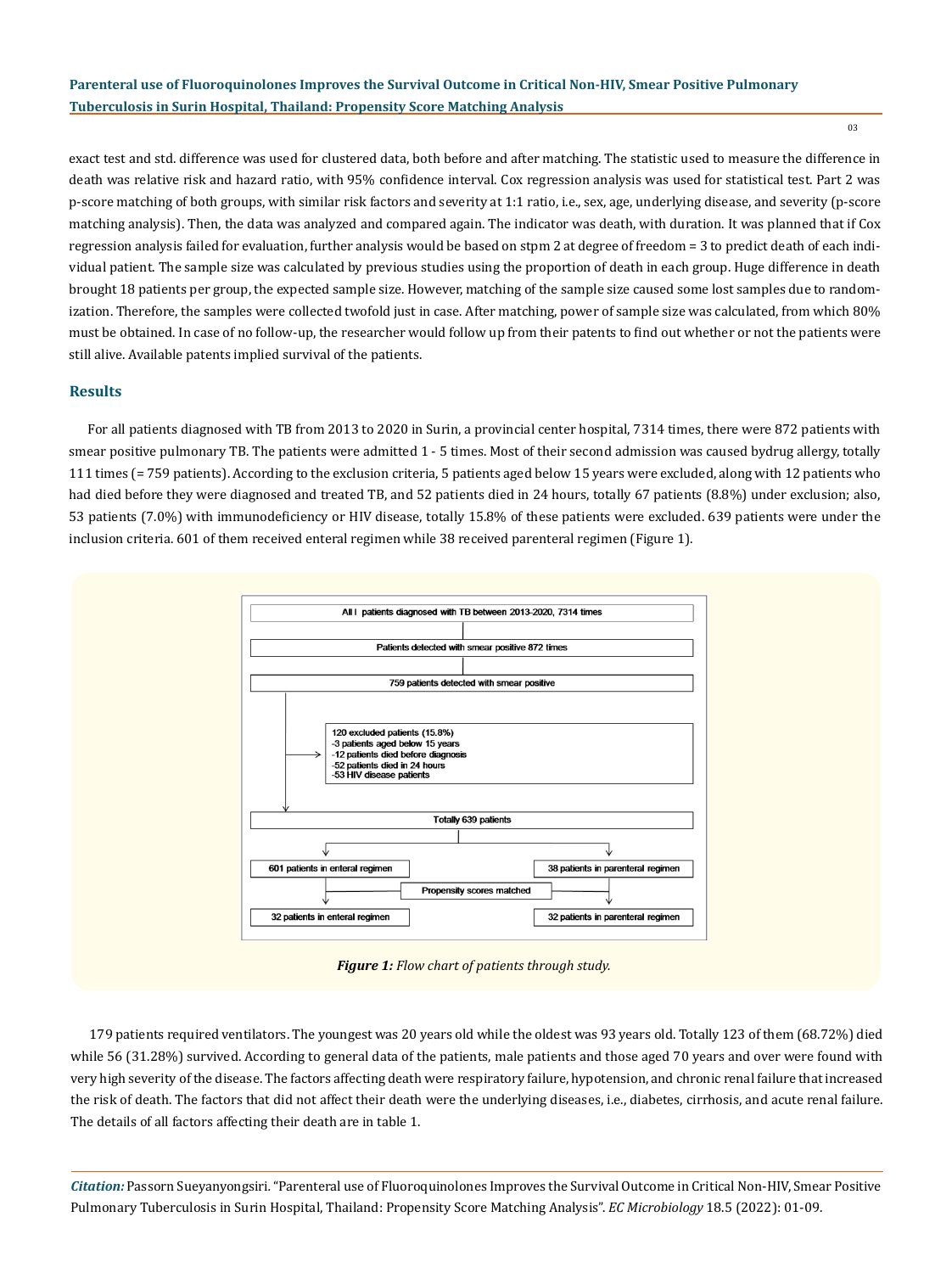|                                                             | <b>Baseline</b>   |                |         |           | <b>Propensity scores matched baseline</b> |                |         |           |
|-------------------------------------------------------------|-------------------|----------------|---------|-----------|-------------------------------------------|----------------|---------|-----------|
| <b>Characteristics</b>                                      | <b>Parenteral</b> | <b>Enteral</b> | P-value | Std. diff | <b>Parenteral</b>                         | <b>Enteral</b> | P-value | Std. diff |
|                                                             | regimen           | regimen        |         |           | regimen                                   | regimen        |         |           |
| Mean(SD) age                                                | 63.2(17.0)        | 60.2(15.8)     | 0.259   | 0.183     | 61.8(17.8)                                | 64.1(16)       | 0.589   | $-0.136$  |
| Men                                                         | 23(60.5)          | 380(63.2)      | 0.732   | $-0.055$  | 21(65.6)                                  | 19(59.4)       | 0.797   | 0.127     |
| Age>70yrs.                                                  | 15(39.5)          | 174(29.1)      | 0.200   | 0.218     | 11(34.4)                                  | 14(43.8)       | 0.609   | $-0.190$  |
| DM                                                          | 6(15.8)           | 83(15.0)       | 0.817   | 0.023     | 6(18.8)                                   | 6(18.8)        | 1.000   | 0.000     |
| <b>CKD</b>                                                  | 9(24.0)           | 3(0.5)         | < 0.001 | 0.749     | 3(0.1)                                    | 3(0.1)         | 1.000   | 0.000     |
| Cirrhosis                                                   | 2(5.3)            | 17(3.1)        | 0.347   | 0.109     | 2(0.6)                                    | 1(0.3)         | 1.000   | 0.146     |
| ARF                                                         | 36(94.7)          | 115(20.7)      | < 0.001 | 2.253     | 3(0.1)                                    | 3(0.1)         | 1.000   | 0.000     |
| AKI                                                         | 6(15.8)           | 58(9.7)        | 0.258   | 0.183     | 30(93.8)                                  | 30(93.8)       | 1.000   | 0.000     |
| Shock                                                       | 16(42.1)          | 83(15.0)       | < 0.001 | 0.625     | 14(43.8)                                  | 16(0.5)        | 0.802   | $-0.124$  |
| Mean(SD)                                                    | 18.5(7.37)        | 20.6(4.62)     | 0.539   | 0.342     | 20.6(4.6)                                 |                |         |           |
| Apache II score                                             |                   |                |         |           |                                           | 24(4.2)        | 0.412   | 0.126     |
| Dead                                                        | 12(31.6)          | 155(25.8)      | 0.448   | 0.128     | 9(28.1)                                   | 24(0.75)       | < 0.001 | $-1.045$  |
| M: male; DM: diabetes mellitus                              |                   |                |         |           |                                           |                |         |           |
| CKD: chronic kidney disease; ARF: acute respiratory failure |                   |                |         |           |                                           |                |         |           |
| AKI; acute kidney injury                                    |                   |                |         |           |                                           |                |         |           |
| P-value by Fisher's exact test, t-test and Std. difference  |                   |                |         |           |                                           |                |         |           |

*Table 1: Baseline characteristics and propensity score matched baseline characteristics at inclusion. Values are numbers (percentages).*

Patient distribution by the severity before matching is in figure 2. And when testing the receipt of regimens, the risk was found in the enteral regimen group (Risk ratio 0.817 times (95% confidence interval 0.50 - 1.33), p-value = 0.431; and with the risk of death (Hazard ratio = 1.44 times (95% confidence interval 0.78 - 2.65), p-value = 0.239 or 1.50 times (95% confidence interval 0.83 - 2.71), stpm2 at degree of freedom = 3. No difference was found when comparing with the parenteral regimen group. The graph of survival rate is in figure 3.



*Figure 2: Propensity score plot of the enteral regimen and parenteral regimen groups before p-score matching.*

*Citation:* Passorn Sueyanyongsiri*.* "Parenteral use of Fluoroquinolones Improves the Survival Outcome in Critical Non-HIV, Smear Positive Pulmonary Tuberculosis in Surin Hospital, Thailand: Propensity Score Matching Analysis". *EC Microbiology* 18.5 (2022): 01-09.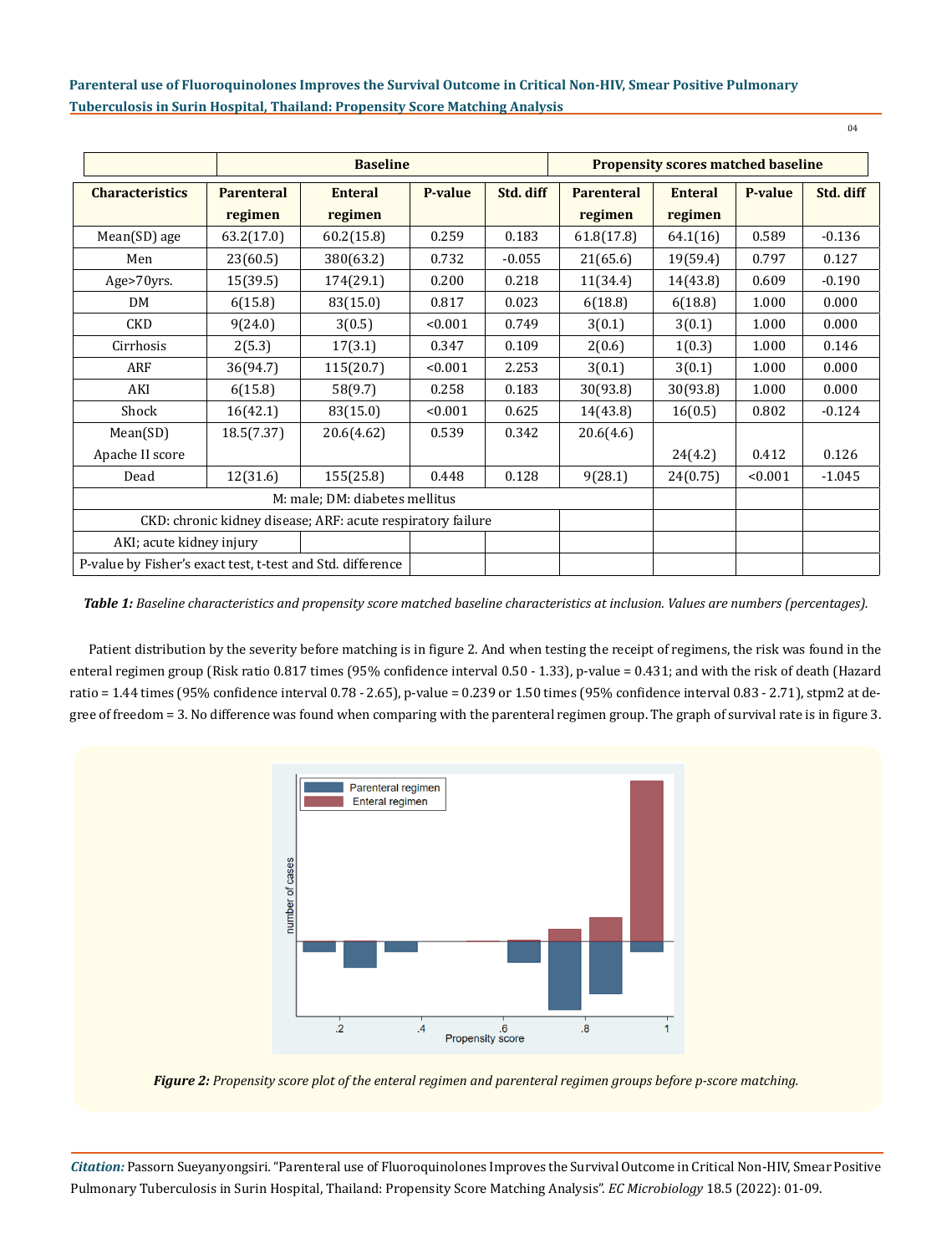05



*Figure 3: Survival curves by the Kaplan-Meier method 60day survival curves of the enteral regimen and parenteral regimen groups before p-score matching.*

However, when analyzing by matching patients with similar severity, patient distribution by severity after matching is in figure 4. After matching by 1:1 ratio, 32 patients were obtained per group. And when testing the receipt of regimens, the risk was found in the enteral regimen group (Risk ratio 2.67 times (95% confidence interval 1.48 - 4.80), p-value < 0.001; and with the risk of death (Hazard ratio = 5.17 times (95% confidence interval 2.32 - 11.50), p-value < 0.001or 6.54 times (95% confidence interval 2.82 - 15.19). The graph of survival rate is in figure 5. Stpm2 at degree of freedom = 3. It was different when comparing with the parenteral regimen group. The graph of survival rate is in figure 6. Power of sample size = 97.94%.



*Figure 4: Propensity score plot of the enteral regimen and parenteral regimen groups after p-score matching.*

*Citation:* Passorn Sueyanyongsiri*.* "Parenteral use of Fluoroquinolones Improves the Survival Outcome in Critical Non-HIV, Smear Positive Pulmonary Tuberculosis in Surin Hospital, Thailand: Propensity Score Matching Analysis". *EC Microbiology* 18.5 (2022): 01-09.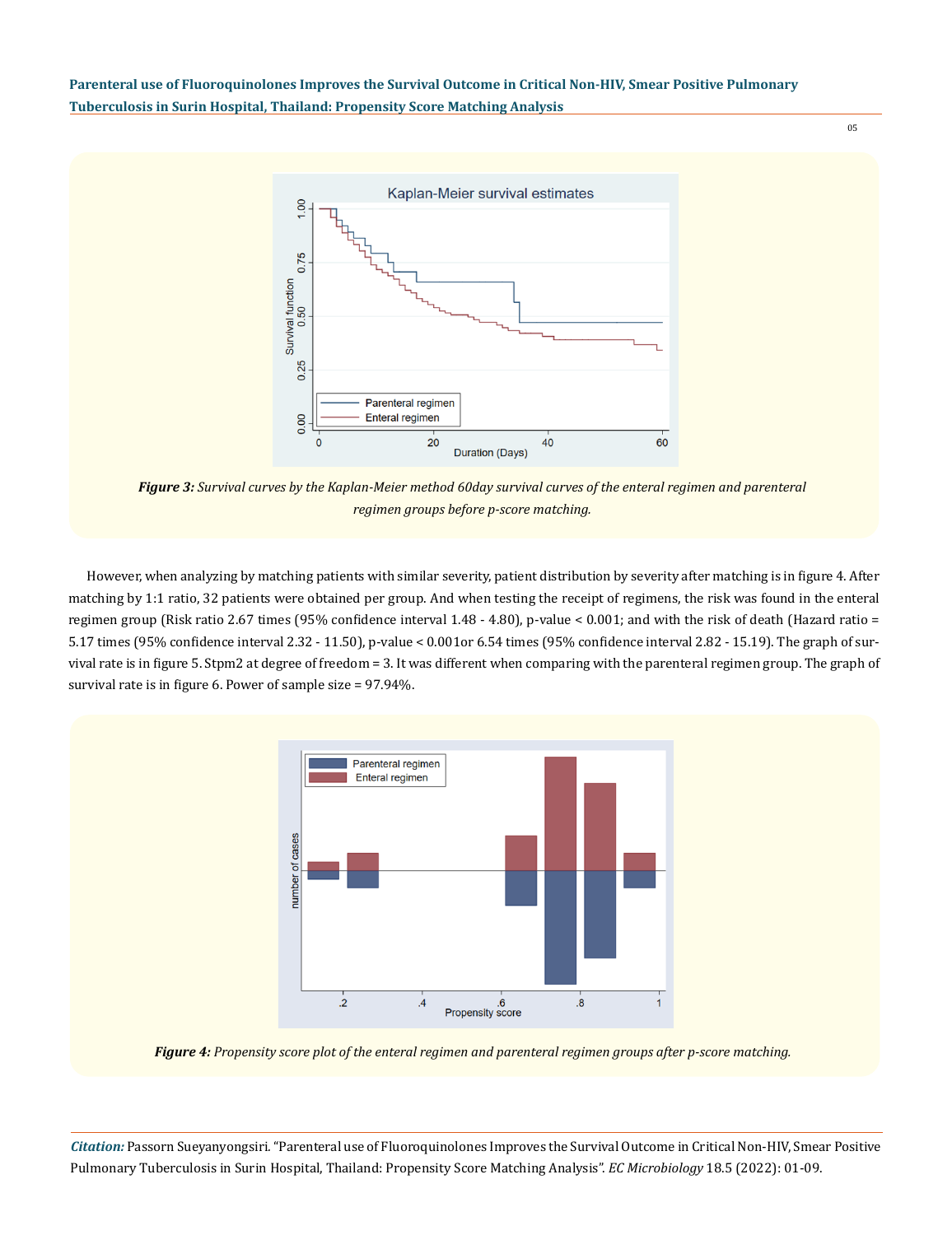

*Figure 5: Survival curves by the Kaplan-Meier method 60day survival curves of the enteral regimen and parenteral regimen groups after p-score matching analysis.*



*Figure 6: Predicted survival curves by the Kaplan-Meier method 60day survival curves of the enteral regimen and parenteral regimen groups after p-score matching analysis.*

It was also found that the risk of death in the enteral regimen group was higher than the parenteral regimen group.

#### **Discussion**

It started from the observation of only 1 patient diagnosed with pneumonitis caused by a bacterium, with respiratory failure and a ventilator required. But because the patient was allergic to penicillin, ciprofloxacin was provided instead as a parenteral regimen. The

*Citation:* Passorn Sueyanyongsiri*.* "Parenteral use of Fluoroquinolones Improves the Survival Outcome in Critical Non-HIV, Smear Positive Pulmonary Tuberculosis in Surin Hospital, Thailand: Propensity Score Matching Analysis". *EC Microbiology* 18.5 (2022): 01-09.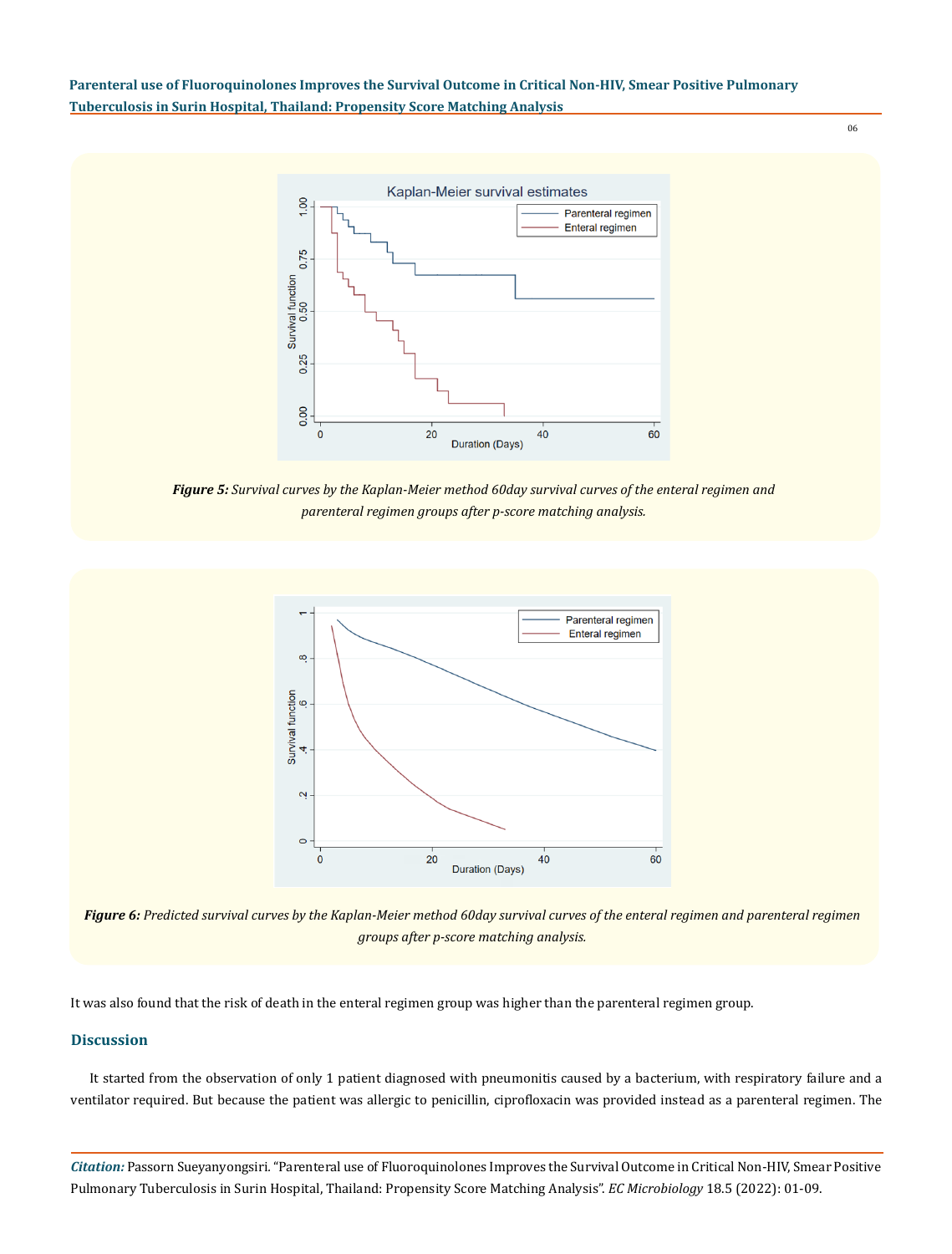patient got better after the receipt of this single drug. However, the patient was diagnosed with smear positive pulmonary at that time. Because of his better symptoms, the same drug was provided without any change. Until no ventilator was required, 4 types of concentrated TB drugs were provided instead on the day the patient could eat. This was the researcher's first patient who survived from pulmonary TB with the ventilator required. And it was the starting point for long-term data collection. Parenteral regimen was usually a choice for critical patients. The oldest surviving patient was 93 years old. However, expert opinion was a suggestion at the bottom level. Patients can accidentally get better. For example, this patient might have good immune system or was under an initial phase of the disease, with the small amount of the bacterium or the one with high susceptibility of the drug. Therefore, according to the routine of physicians on daily patient care, routine-based research plans must be prepared. More various and larger number of patients must be collected before making more valuable conclusions.

For research on TB, Thailand can collect data from a large number of patients, particularly in Surin Province, because there a lot of TB patients all through the year. It is also one of the provinces with high mortality of TB patients when comparing with related international research papers that contain only a small number of patients. According to literature review, it was found that the factors of enteral regimen absorption are necessary but still contained only a small number of patients. Today, TB is still a key problematic infectious disease although it can be treated by regimens, dosage, and proper durations. Because this is an observational study, no exact type of drugs was specified for physicians. Some may choose parenteral regimen in patients with high severity while some may want to keep levofloxacin just in case of drug resistance. Because according to the review, it was found that the effects of drug resistance were different. Some research stated drug resistance was increased [16-20] while some pointed that it did not affect drug resistance [21-24]. Some physicians may feel comfortable to be able to diagnose and provide drugs in compliance with the standards. Adding more drugs can affect the risk of side effects or patients with renal failure or hepatitis. It can also cause more difficult drug management. These may finally result in high mortality. Countries with high mortality of TB may need more options for drug management, and may want to develop various capabilities of drugs [25-27]. Another limitation is that a number of patients receiving parenteral regimen are still small. Therefore, the results may not be reliable that much. Larger number of patients may be required for future research. One more limitation is about a day of starting the drugs/regimens. To clarify, it was found that some patients had died before they were diagnosed. Therefore, they did not receive any treatment. This research did not analyze the receipt of drugs, i.e., the date of receipt during admission, because it was all up to smear testing. Speed of drug receipt should affect survival ratel. Also, speed of diagnosis should affect efficient treatment as well.

For general data, it was found that the patients with high severity and with high mortality were male and older adults. Therefore, the data of this part can be useful for screening old patients as the main group. TB was rarely found in patients with diabetes, HIV, renal failure, or cirrhosis, possibly because these patients were regularly screened. Therefore, initial stage could be found. For the analysis results, no difference in death was found in both groups of the patients. However, patient distribution was totally different, implying that physicians still chose enteral regimen for general TB patients, but parenteral regimen for only those with high severity. Therefore, data analysis for evaluation must rely on statistical methods to adjust the similarity of severity between the two groups, like an experiment, for clearer treatment outcomes. Besides, due to huge different treatment outcomes, large number of the samples was not required. All patients in the research could be followed up, i.e., 32 patients per group, totally 64; 33 died while 31 survived. The 60day follow-up was completed, no missing. Observation of drug resistance should be continued, particularly the enteral regimen group.

#### **Conclusion**

When TB patients presented with high severity received parenteral regimen, 60day mortality would be reduced.

## **Conflict of Interest**

An author declared there is no conflict of interest.

*Citation:* Passorn Sueyanyongsiri*.* "Parenteral use of Fluoroquinolones Improves the Survival Outcome in Critical Non-HIV, Smear Positive Pulmonary Tuberculosis in Surin Hospital, Thailand: Propensity Score Matching Analysis". *EC Microbiology* 18.5 (2022): 01-09.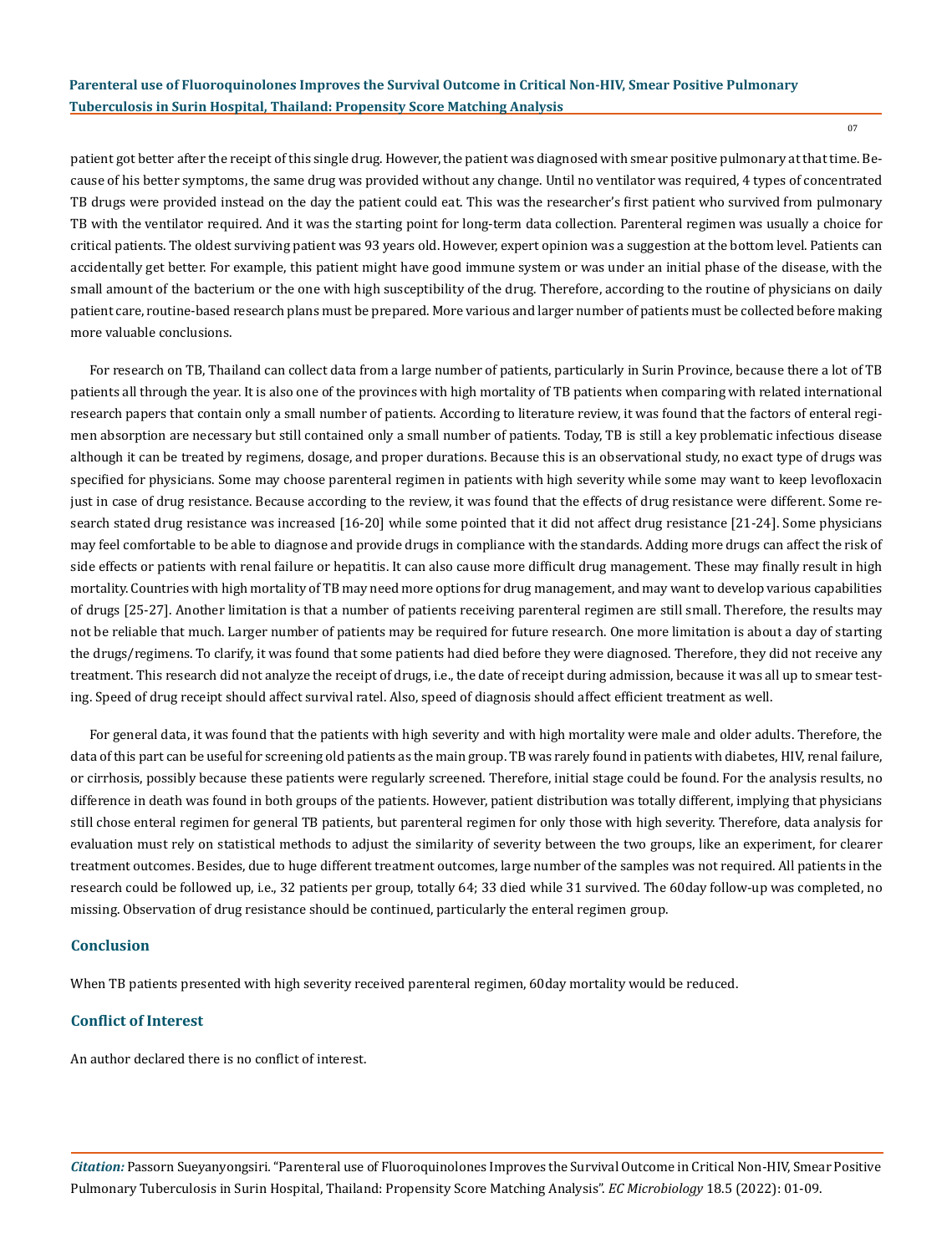## **Bibliography**

- 1. [World Health Organization. Global tuberculosis report \(2019\).](https://www.who.int/publications-detail-redirect/9789241565714)
- 2. Zumla A., *et al*. "Tuberculosis". *[The New England Journal of Medicine](https://www.thelancet.com/series/tuberculosis-2013)* 368 (2013): 745-755.
- 3. [Thompson JS. "The intestinal response to critical illness".](https://pubmed.ncbi.nlm.nih.gov/7847284/) *The American Journal of Gastroenterology* 90 (1995): 190-200.
- 4. Koegelenberg CF., *et al*[. "The pharmacokinetics of enteral anti-TB drugs in patients requiring intensive care".](http://www.samj.org.za/index.php/samj/article/view/6344/5126) *South African Medical Journal* [103 \(2013\): 394-398.](http://www.samj.org.za/index.php/samj/article/view/6344/5126)
- 5. Kimberling ME., *et al*[. "Low serum antimycobacterial drug levels in non-HIV-infected tuberculosis patients".](https://pubmed.ncbi.nlm.nih.gov/9596291/) *Chest* 113 (1998): 1178- [1183.](https://pubmed.ncbi.nlm.nih.gov/9596291/)
- 6. [Mer M Lipman. "Antibiotic administration in the critically ill-in need of intensive care!"](http://www.scielo.org.za/scielo.php?script=sci_arttext&pid=S0256-95742015000500018) *South African Medical Journal* 105 (2015): [357-359.](http://www.scielo.org.za/scielo.php?script=sci_arttext&pid=S0256-95742015000500018)
- 7. Alavi-Naini R., *et al*[. "Factors associated with mortality in tuberculosis patients".](https://pubmed.ncbi.nlm.nih.gov/23901338/) *Journal of Research in Medical Sciences* 18.1 (2013): [52-55.](https://pubmed.ncbi.nlm.nih.gov/23901338/)
- 8. Sun J., *et al*[. "A study of the prognostic factors associated with mortality in critically ill patients with tuberculous".](https://pubmed.ncbi.nlm.nih.gov/21429418/) *ZhonghuaJie He He Hu Xi ZaZhi* [34.1 \(2011\): 39-42.](https://pubmed.ncbi.nlm.nih.gov/21429418/)
- 9. Lee PL., *et al*[. "Patient mortality of active pulmonary tuberculosis requiring mechanical ventilation".](https://erj.ersjournals.com/content/22/1/141) *European Respiratory Journal* [22.1 \(2003\): 141-147.](https://erj.ersjournals.com/content/22/1/141)
- 10. Kim CW., *et al*[. "Risk factors related with mortality in patient with pulmonary tuberculosis".](https://pubmed.ncbi.nlm.nih.gov/23101023/) *Tuberculosis and Respiratory Diseases* [73.1 \(2012\): 38-47.](https://pubmed.ncbi.nlm.nih.gov/23101023/)
- 11. Kethireddy S., *et al*[. "Cooperative Antimicrobial Therapy of Septic Shock \(CATSS\) Database Group \(2013\) Mycobacterium tuberculosis](https://pubmed.ncbi.nlm.nih.gov/23429859/)  septic shock". *Chest* [144 \(2013\): 474-482.](https://pubmed.ncbi.nlm.nih.gov/23429859/)
- 12. Otu A., *et al*[. "The critically ill patient with tuberculosis in intensive care: clinical presentations, management and infection control".](https://pubmed.ncbi.nlm.nih.gov/29571116/)  *[Journal of Critical Care](https://pubmed.ncbi.nlm.nih.gov/29571116/)* 45 (2018): 184-200.
- 13. Cremades R., *et al*[. "Comparison of the bactericidal activity of various fluoroquinolones against Mycobacterium tuberculosis in an in](https://pubmed.ncbi.nlm.nih.gov/21733966/)  vitro experimental model". *[Journal of Antimicrobial Chemotherapy](https://pubmed.ncbi.nlm.nih.gov/21733966/)* 66 (2011): 2281-2283.
- 14. Yew WW., *et al*[. "Outcome of patients with multi-drug-resistant pulmonary tuberculosis treated with ofloxacin/levofloxacin-contain](https://pubmed.ncbi.nlm.nih.gov/10713001/)ing regimens". *Chest* [117 \(2000\): 744-751.](https://pubmed.ncbi.nlm.nih.gov/10713001/)
- 15. [Ziganshina LE and Squire SB. "Fluoroquinolones for treating tuberculosis".](https://pharmaceutical-journal.com/article/ld/fluoroquinolones-for-treating-tuberculosis) *Cochrane Database of Systematic Reviews* 1 (2008): [CD004795.](https://pharmaceutical-journal.com/article/ld/fluoroquinolones-for-treating-tuberculosis)
- 16. Dooley KE., *et al*[. "Empiric treatment of community-acquired pneumonia with fluoroquinolones, and delays in the treatment of tuber](https://pubmed.ncbi.nlm.nih.gov/12032896/)culosis". *[Clinical Infectious Diseases](https://pubmed.ncbi.nlm.nih.gov/12032896/)* 34 (2002): 1607-1112.
- 17. Wang JY., *et al*[. "Empirical treatment with a fluoroquinolone delays the treatment for tuberculosis and is associated with a poor prog](https://thorax.bmj.com/content/61/10/903)[nosis in endemic areas".](https://thorax.bmj.com/content/61/10/903) *Thorax* 61 (2006): 903-908.

*Citation:* Passorn Sueyanyongsiri*.* "Parenteral use of Fluoroquinolones Improves the Survival Outcome in Critical Non-HIV, Smear Positive Pulmonary Tuberculosis in Surin Hospital, Thailand: Propensity Score Matching Analysis". *EC Microbiology* 18.5 (2022): 01-09.